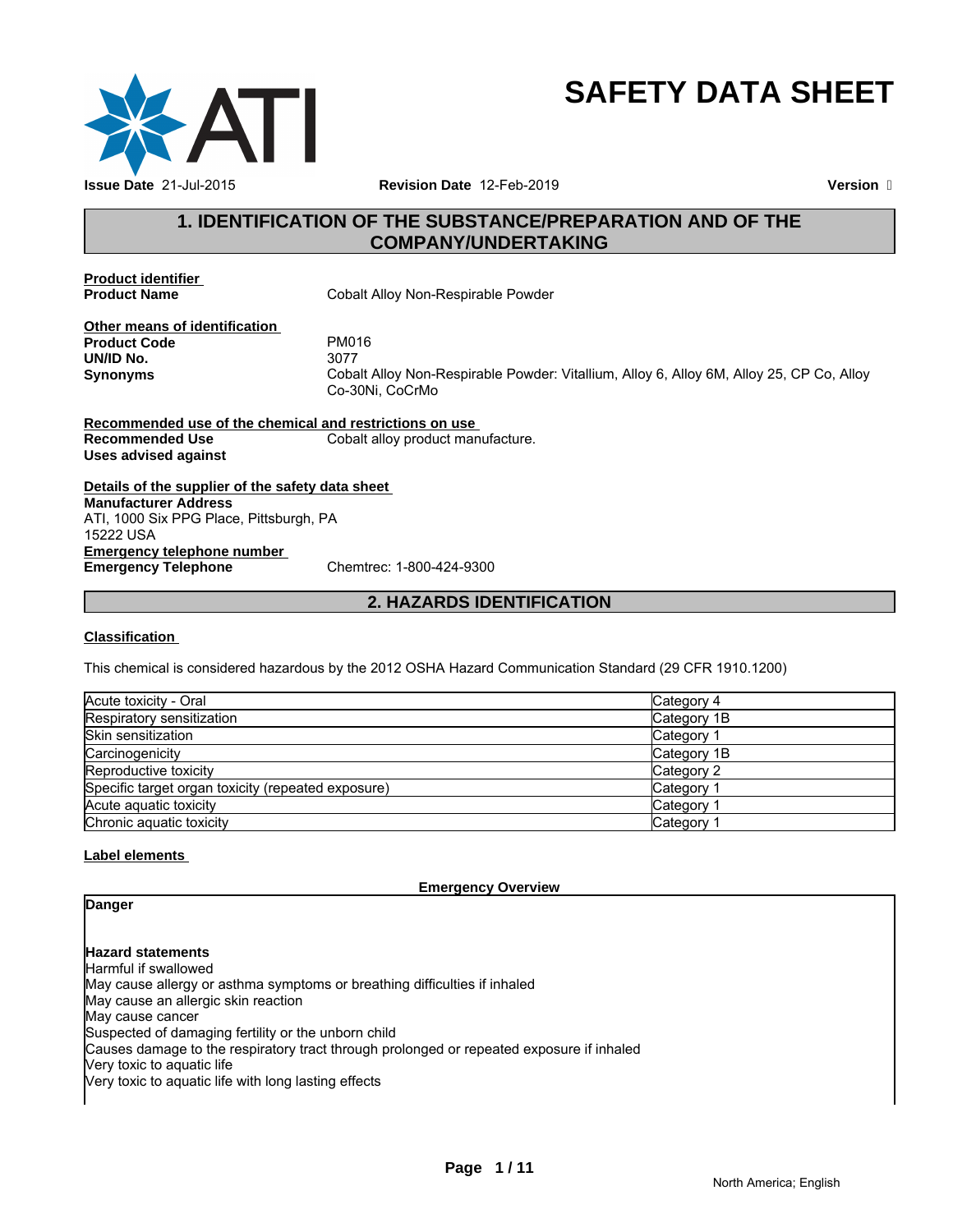

#### **Precautionary Statements - Prevention**

Do not handle until all safety precautions have been read and understood Use personal protective equipment as required Wear protective gloves Wash hands thoroughly after handling Do not eat, drink or smoke when using this product Avoid breathing dust/fume In case of inadequate ventilation wear respiratory protection Avoid release to the environment

#### **Precautionary Statements - Response**

Collect spillage Wash contaminated clothing before reuse If skin irritation or rash occurs: Get medical advice/attention If experiencing respiratory symptoms: Call a POISON CENTER or doctor/physician IF SWALLOWED: Call a POISON CENTER or doctor/physician if you feel unwell

#### **Precautionary Statements - Disposal**

Dispose of contents/container to an approved waste disposal plant

#### **Hazards not otherwise classified (HNOC)**

# Not applicable

**Other Information** 

When product is subjected to welding, burning, melting, sawing, brazing, grinding, buffing, polishing, or other similar heat-generating processes, the following potentially hazardous airborne particles and/or fumes may be generated: Titanium dioxide an IARC Group 2B carcinogen.

Hexavalent Chromium (Chromium VI) may cause lung, nasal, and/or sinus cancer.

Soluble molybdenum compounds such as molybdenum trioxide may cause lung irritation.

# **3. COMPOSITION/INFORMATION ON INGREDIENTS**

**Synonyms** Cobalt Alloy Non-Respirable Powder: Vitallium, Alloy 6, Alloy 6M, Alloy 25, CP Co, Alloy Co-30Ni, CoCrMo.

| <b>Chemical Name</b> | <b>CAS No.</b> | Weight-%   |
|----------------------|----------------|------------|
| Cobalt               | 7440-48-4      | $50 - 100$ |
| Niobium (Columbium)  | 7440-03-1      | $0 - 50$   |
| Nickel               | 7440-02-0      | $0 - 30$   |
| Chromium             | 7440-47-3      | $0 - 30$   |
| Tantalum             | 7440-25-7      | $0 - 25$   |
| Zirconium            | 7440-67-7      | $0 - 20$   |
| lron                 | 7439-89-6      | $0 - 19$   |
| Tungsten             | 7440-33-7      | $0 - 15$   |
| <b>Boron</b>         | 7440-42-8      | $0 - 10$   |
| Aluminum             | 7429-90-5      | $0 - 10$   |
| Molybdenum           | 7439-98-7      | $0 - 10$   |
| Titanium             | 7440-32-6      | $0 - 10$   |
| Silicon              | 7440-21-3      | $0 - 2$    |
| Manganese            | 7439-96-5      | $0 - 2$    |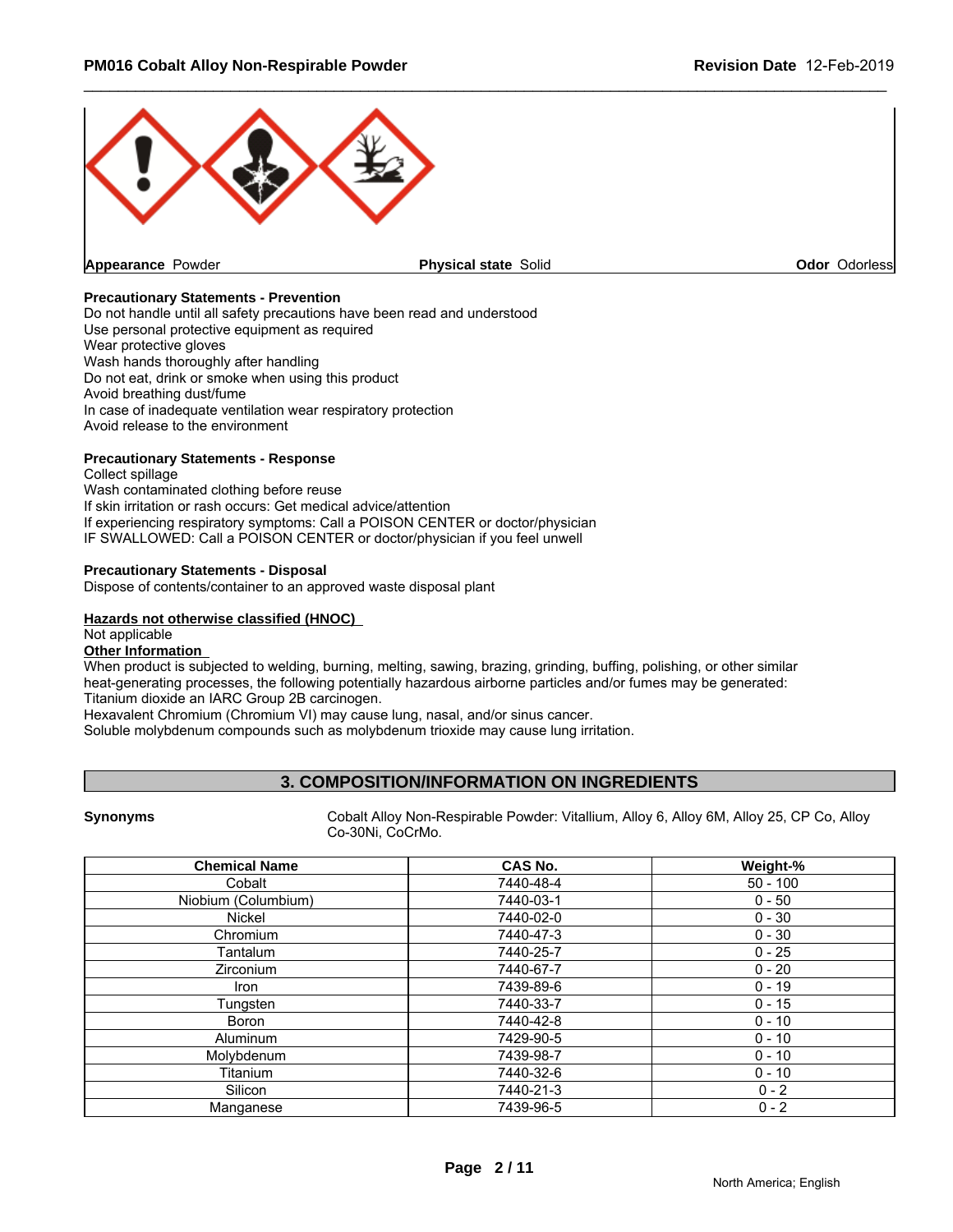# **4. FIRST AID MEASURES**

.

#### **First aid measures**

|                     | <b>5. FIRE-FIGHTING MEASURES</b>                                                                                                                                                                                                     |
|---------------------|--------------------------------------------------------------------------------------------------------------------------------------------------------------------------------------------------------------------------------------|
| Note to physicians  | Treat symptomatically.                                                                                                                                                                                                               |
|                     | Indication of any immediate medical attention and special treatment needed                                                                                                                                                           |
| <b>Symptoms</b>     | May cause allergic skin reaction. May cause allergy or asthma symptoms or breathing<br>difficulties if inhaled. May cause acute gastrointestinal effects if swallowed.                                                               |
|                     | Most important symptoms and effects, both acute and delayed                                                                                                                                                                          |
| Ingestion           | IF SWALLOWED: Call a POISON CENTER or doctor/physician if you feel unwell.                                                                                                                                                           |
| <b>Inhalation</b>   | If excessive amounts of smoke, fume, or particulate are inhaled during processing, remove<br>to fresh air and consult a qualified health professional. In the case of asthma symptoms or<br>breathing difficulties call a physician. |
| <b>Skin Contact</b> | In the case of skin irritation or allergic reactions see a physician. Wash off immediately with<br>soap and plenty of water.                                                                                                         |
| Eye contact         | In the case of particles coming in contact with eyes during processing, treat as with any<br>foreign object.                                                                                                                         |
|                     |                                                                                                                                                                                                                                      |

#### **Suitable extinguishing media**

Product not flammable in the form as distributed, flammable as finely divided particles or pieces resulting from processing of this product. Isolate large fires and allow to burn out. Smother small fires with salt (NaCl) or class D dry powder fire extinguisher.

**Unsuitable extinguishing media** Do not spray water on burning metal as an explosion may occur. This explosive characteristic is caused by the hydrogen and steam generated by the reaction of water with the burning material.

#### **Specific hazards arising from the chemical**

Intense heat. Very fine, high surface area material resulting from grinding, buffing, polishing, or similar processes of this product may ignite spontaneously at room temperature. WARNING: Fine particles resulting from grinding, buffing, polishing, or similar processes of this product may form combustible dust-air mixtures. Keep particles away from all ignition sources including heat, sparks, and flame. Prevent dust accumulations to minimize combustible dust hazard.

**Hazardous combustion products**Titanium dioxide an IARC Group 2B carcinogen. Hexavalent Chromium (Chromium VI) may cause lung, nasal, and/or sinus cancer. Soluble molybdenum compounds such as molybdenum trioxide may cause lung irritation.

#### **Explosion data Sensitivity to Mechanical Impact** None. **Sensitivity to Static Discharge** None.

#### **Protective equipment and precautions for firefighters**

Firefighters should wear self-contained breathing apparatus and full firefighting turnout gear.

## **6. ACCIDENTAL RELEASE MEASURES**

#### **Personal precautions, protective equipment and emergency procedures**

**Personal precautions** Use personal protective equipment as required.

**For emergency responders** Use personal protective equipment as required. Follow Emergency Response Guidebook, Guide No. 171, EXCEPT for FIRE follow Emergency Response Guidebook, Guide No. 170.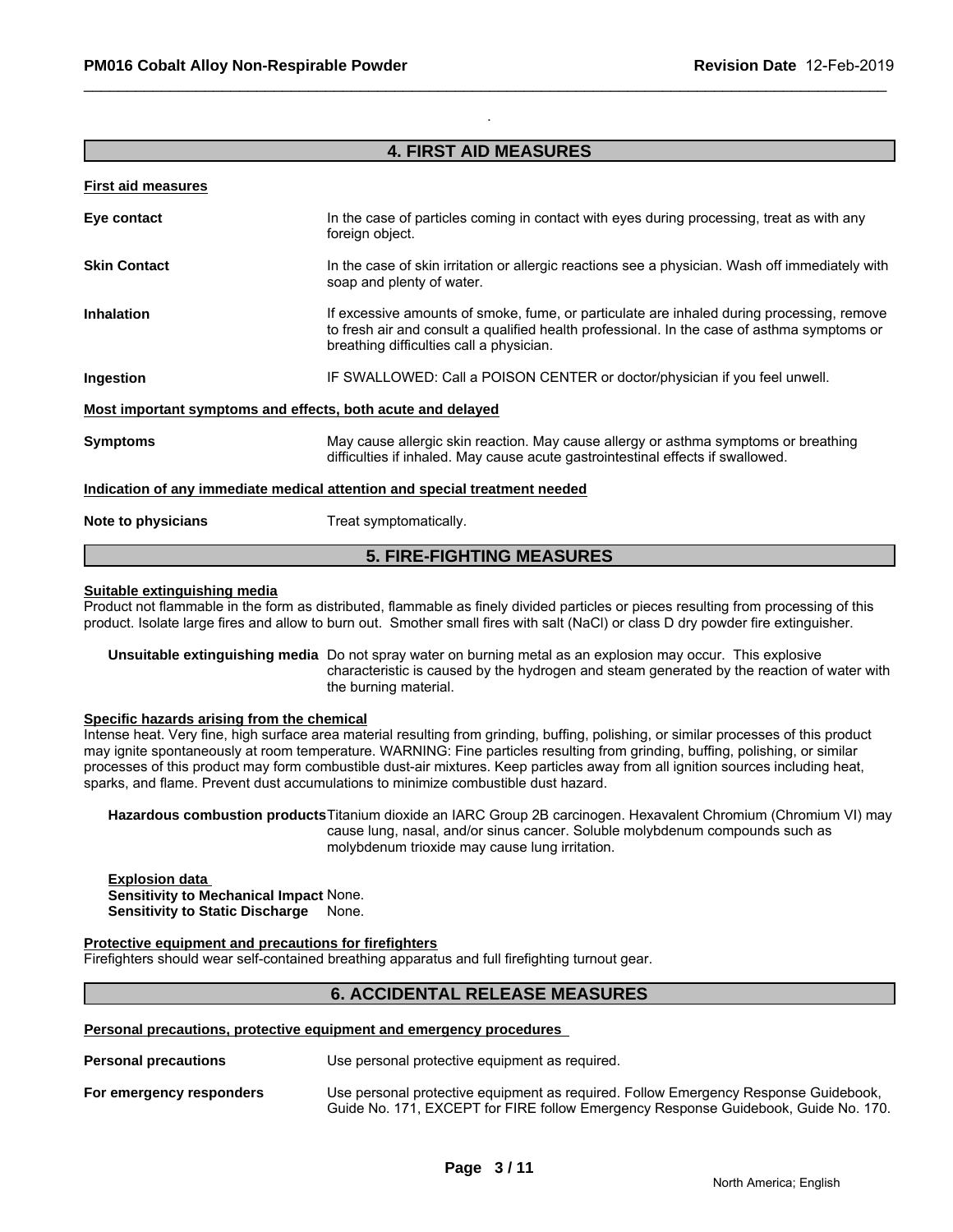| <b>Environmental precautions</b>                             |                                                                                                                                                                                                                                                                                                                                                                                                                                                                                      |  |  |  |  |  |
|--------------------------------------------------------------|--------------------------------------------------------------------------------------------------------------------------------------------------------------------------------------------------------------------------------------------------------------------------------------------------------------------------------------------------------------------------------------------------------------------------------------------------------------------------------------|--|--|--|--|--|
| <b>Environmental precautions</b>                             | Collect spillage to prevent release to the environment.                                                                                                                                                                                                                                                                                                                                                                                                                              |  |  |  |  |  |
| Methods and material for containment and cleaning up         |                                                                                                                                                                                                                                                                                                                                                                                                                                                                                      |  |  |  |  |  |
| <b>Methods for containment</b>                               | Prevent further leakage or spillage if safe to do so.                                                                                                                                                                                                                                                                                                                                                                                                                                |  |  |  |  |  |
| Methods for cleaning up                                      | Sweep or shovel material into dry containers. Avoid creating uncontrolled dust.                                                                                                                                                                                                                                                                                                                                                                                                      |  |  |  |  |  |
|                                                              | <b>7. HANDLING AND STORAGE</b>                                                                                                                                                                                                                                                                                                                                                                                                                                                       |  |  |  |  |  |
| <b>Precautions for safe handling</b>                         |                                                                                                                                                                                                                                                                                                                                                                                                                                                                                      |  |  |  |  |  |
| Advice on safe handling                                      | Very fine, high surface area material resulting from grinding, buffing, polishing, or similar<br>processes of this product may ignite spontaneously at room temperature. WARNING: Fine<br>particles resulting from grinding, buffing, polishing, or similar processes of this product may<br>form combustible dust-air mixtures. Keep particles away from all ignition sources including<br>heat, sparks, and flame. Prevent dust accumulations to minimize combustible dust hazard. |  |  |  |  |  |
|                                                              |                                                                                                                                                                                                                                                                                                                                                                                                                                                                                      |  |  |  |  |  |
| Conditions for safe storage, including any incompatibilities |                                                                                                                                                                                                                                                                                                                                                                                                                                                                                      |  |  |  |  |  |
| <b>Storage Conditions</b>                                    | Keep away from heat, sparks, flame and other sources of ignition (i.e., pilot lights, electric<br>motors and static electricity).                                                                                                                                                                                                                                                                                                                                                    |  |  |  |  |  |

# **8. EXPOSURE CONTROLS/PERSONAL PROTECTION**

## **Control parameters**

| motors and static electricity).          |                                                                                                                                                                                                                                      |                                                                                                                                                         |  |  |  |  |
|------------------------------------------|--------------------------------------------------------------------------------------------------------------------------------------------------------------------------------------------------------------------------------------|---------------------------------------------------------------------------------------------------------------------------------------------------------|--|--|--|--|
| Incompatible materials                   | Dissolves in hydrofluoric acid. Ignites in the presence of fluorine. When heated above<br>200°C, reacts exothermically with the following: Chlorine, bromine, halocarbons, carbon<br>tetrachloride, carbon tetrafluoride, and freon. |                                                                                                                                                         |  |  |  |  |
| 8. EXPOSURE CONTROLS/PERSONAL PROTECTION |                                                                                                                                                                                                                                      |                                                                                                                                                         |  |  |  |  |
| <b>Control parameters</b>                |                                                                                                                                                                                                                                      |                                                                                                                                                         |  |  |  |  |
| <b>Chemical Name</b>                     | <b>ACGIH TLV</b>                                                                                                                                                                                                                     | <b>OSHA PEL</b>                                                                                                                                         |  |  |  |  |
| Cobalt<br>7440-48-4                      | TWA: 0.02 mg/m <sup>3</sup> TWA: 0.02 mg/m <sup>3</sup> Co                                                                                                                                                                           | TWA: 0.1 mg/m <sup>3</sup> dust and fume                                                                                                                |  |  |  |  |
| Niobium (Columbium)<br>7440-03-1         |                                                                                                                                                                                                                                      |                                                                                                                                                         |  |  |  |  |
| Nickel<br>7440-02-0                      | TWA: 1.5 mg/m <sup>3</sup> inhalable fraction                                                                                                                                                                                        | TWA: $1 \text{ mg/m}^3$                                                                                                                                 |  |  |  |  |
| Chromium<br>7440-47-3                    | TWA: 0.5 mg/m <sup>3</sup>                                                                                                                                                                                                           | TWA: 1 $mg/m3$                                                                                                                                          |  |  |  |  |
| Tantalum<br>7440-25-7                    |                                                                                                                                                                                                                                      | TWA: $5 \text{ mg/m}^3$                                                                                                                                 |  |  |  |  |
| Zirconium<br>7440-67-7                   | STEL: 10 mg/m <sup>3</sup> STEL: 10 mg/m <sup>3</sup> Zr<br>TWA: 5 mg/m <sup>3</sup> TWA: 5 mg/m <sup>3</sup> Zr                                                                                                                     | TWA: $5 \text{ mg/m}^3$ Zr<br>(vacated) STEL: 10 mg/m <sup>3</sup> (vacated) STEL:<br>10 mg/m $3$ Zr                                                    |  |  |  |  |
| Iron<br>7439-89-6                        |                                                                                                                                                                                                                                      |                                                                                                                                                         |  |  |  |  |
| Tungsten<br>7440-33-7                    | STEL: 10 mg/m <sup>3</sup> STEL: 10 mg/m <sup>3</sup> W<br>TWA: 5 mg/m <sup>3</sup> TWA: 5 mg/m <sup>3</sup> W                                                                                                                       | (vacated) STEL: 10 mg/m <sup>3</sup> (vacated) STEL:<br>10 mg/m $3$ W                                                                                   |  |  |  |  |
| Titanium<br>7440-32-6                    |                                                                                                                                                                                                                                      |                                                                                                                                                         |  |  |  |  |
| Molybdenum<br>7439-98-7                  | TWA: 10 mg/m <sup>3</sup> inhalable fraction<br>TWA: 3 mg/m <sup>3</sup> respirable fraction                                                                                                                                         |                                                                                                                                                         |  |  |  |  |
| <b>Boron</b><br>7440-42-8                |                                                                                                                                                                                                                                      | $\overline{a}$                                                                                                                                          |  |  |  |  |
| Aluminum<br>7429-90-5                    | TWA: 1 mg/m <sup>3</sup> respirable fraction                                                                                                                                                                                         | TWA: 15 mg/m <sup>3</sup> total dust<br>TWA: 5 mg/m <sup>3</sup> respirable fraction                                                                    |  |  |  |  |
| Silicon<br>7440-21-3                     |                                                                                                                                                                                                                                      | TWA: 15 mg/m <sup>3</sup> total dust<br>TWA: 5 mg/m <sup>3</sup> respirable fraction                                                                    |  |  |  |  |
| Manganese<br>7439-96-5                   | TWA: $0.02$ mg/m <sup>3</sup> respirable fraction<br>TWA: 0.1 mg/m <sup>3</sup> inhalable fraction TWA:<br>$0.02$ mg/m <sup>3</sup> Mn                                                                                               | (vacated) STEL: 3 mg/m <sup>3</sup> fume<br>(vacated) Ceiling: 5 mg/m <sup>3</sup><br>Ceiling: 5 mg/m <sup>3</sup> fume Ceiling: 5 mg/m <sup>3</sup> Mn |  |  |  |  |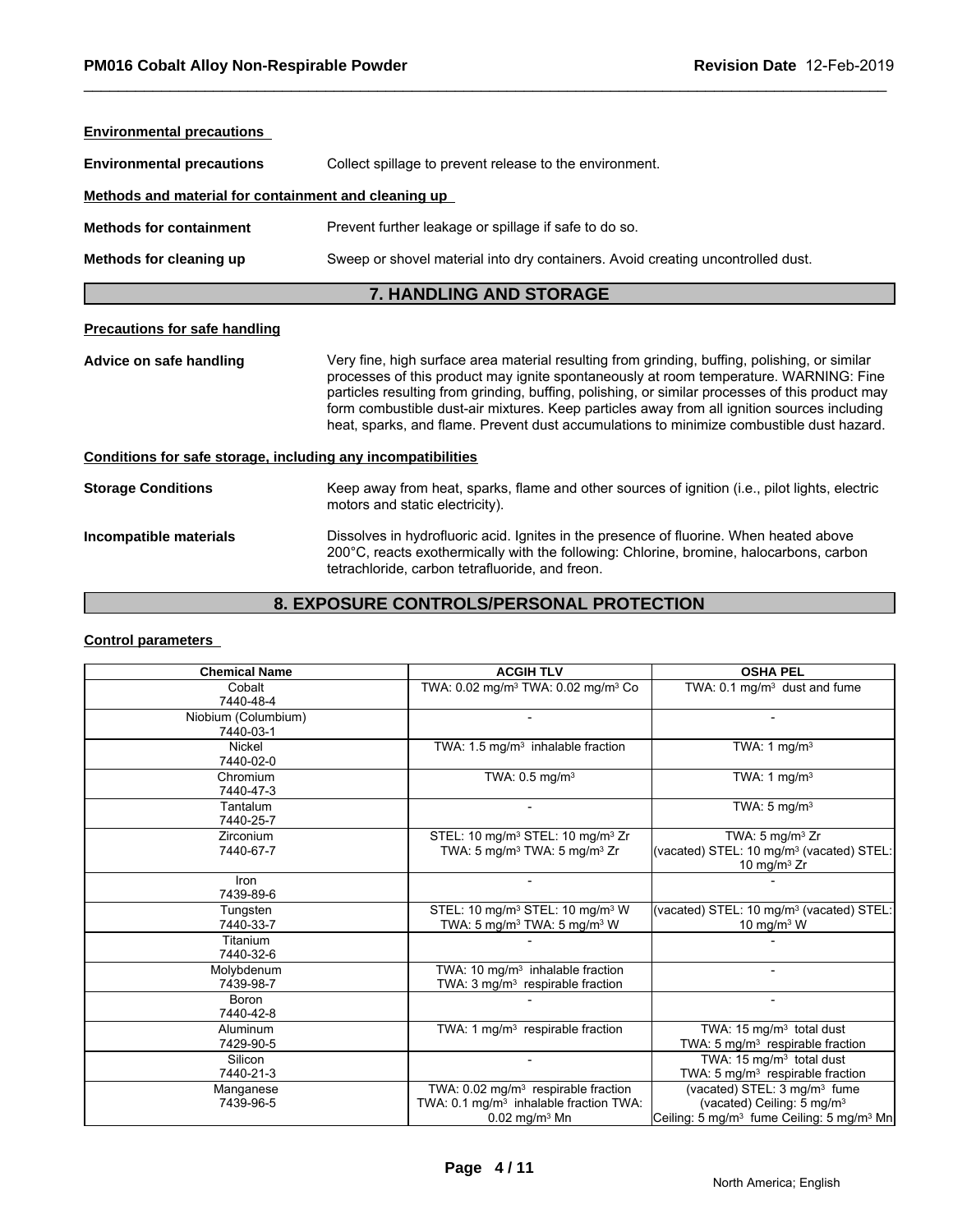|                                         | TWA: $0.1 \text{ mg/m}^3$ Mn                                                                                                                                                                                                                                                                                                                                                    |
|-----------------------------------------|---------------------------------------------------------------------------------------------------------------------------------------------------------------------------------------------------------------------------------------------------------------------------------------------------------------------------------------------------------------------------------|
| <b>Appropriate engineering controls</b> |                                                                                                                                                                                                                                                                                                                                                                                 |
| <b>Engineering Controls</b>             | Avoid generation of uncontrolled particles.                                                                                                                                                                                                                                                                                                                                     |
|                                         | <u>Individual protection measures, such as personal protective equipment</u>                                                                                                                                                                                                                                                                                                    |
| Eye/face protection                     | When airborne particles may be present, appropriate eye protection is recommended. For<br>example, tight-fitting goggles, foam-lined safety glasses or other protective equipment that<br>shield the eyes from particles.                                                                                                                                                       |
| Skin and body protection                | Fire/flame resistant/retardant clothing may be appropriate during hot work with the product.<br>Wear protective gloves.                                                                                                                                                                                                                                                         |
| <b>Respiratory protection</b>           | When particulates/fumes/gases are generated and if exposure limits are exceeded or<br>irritation is experienced, proper approved respiratory protection should be worn.<br>Positive-pressure supplied air respirators may be required for high airborne contaminant<br>concentrations. Respiratory protection must be provided in accordance with current local<br>regulations. |
| <b>General Hygiene Considerations</b>   | Handle in accordance with good industrial hygiene and safety practice.                                                                                                                                                                                                                                                                                                          |

# **9. PHYSICAL AND CHEMICAL PROPERTIES**

# **Information on basic physical and chemical properties**

| <b>Physical state</b>            | Solid                     |                                           |                                                   |
|----------------------------------|---------------------------|-------------------------------------------|---------------------------------------------------|
| Appearance                       | Powder                    | Odor                                      | Odorless                                          |
| Color                            | metallic gray or silver   | <b>Odor threshold</b>                     | Not applicable                                    |
|                                  |                           |                                           |                                                   |
| <b>Property</b>                  | <b>Values</b>             | Remarks • Method                          |                                                   |
| рH                               |                           | Not applicable                            |                                                   |
| Melting point/freezing point     | 1370-1480 °C 2500-2700 °F |                                           |                                                   |
| Boiling point / boiling range    |                           |                                           |                                                   |
| <b>Flash point</b>               |                           |                                           |                                                   |
| <b>Evaporation rate</b>          |                           | Not applicable                            |                                                   |
| Flammability (solid, gas)        |                           |                                           | Product not flammable in the form as distributed, |
|                                  |                           |                                           | flammable as finely divided particles or pieces   |
|                                  |                           | resulting from processing of this product |                                                   |
| <b>Flammability Limit in Air</b> |                           |                                           |                                                   |
| <b>Upper flammability limit:</b> |                           |                                           |                                                   |
| Lower flammability limit:        |                           |                                           |                                                   |
| Vapor pressure                   |                           | Not applicable                            |                                                   |
| <b>Vapor density</b>             |                           | Not applicable                            |                                                   |
| <b>Specific Gravity</b>          | $8.0 - 8.5$ -             |                                           |                                                   |
| <b>Water solubility</b>          | Insoluble                 |                                           |                                                   |
| Solubility in other solvents     |                           | Not applicable                            |                                                   |
| <b>Partition coefficient</b>     |                           | Not applicable                            |                                                   |
| <b>Autoignition temperature</b>  |                           | Not applicable                            |                                                   |
| <b>Decomposition temperature</b> |                           | Not applicable                            |                                                   |
| <b>Kinematic viscosity</b>       |                           | Not applicable                            |                                                   |
| <b>Dynamic viscosity</b>         |                           | Not applicable                            |                                                   |
| <b>Explosive properties</b>      | Not applicable            |                                           |                                                   |
| <b>Oxidizing properties</b>      | Not applicable            |                                           |                                                   |
| <b>Other Information</b>         |                           |                                           |                                                   |
| <b>Softening point</b>           |                           |                                           |                                                   |
| Molecular weight                 |                           |                                           |                                                   |
| <b>VOC Content (%)</b>           | Not applicable            |                                           |                                                   |
| <b>Density</b>                   |                           |                                           |                                                   |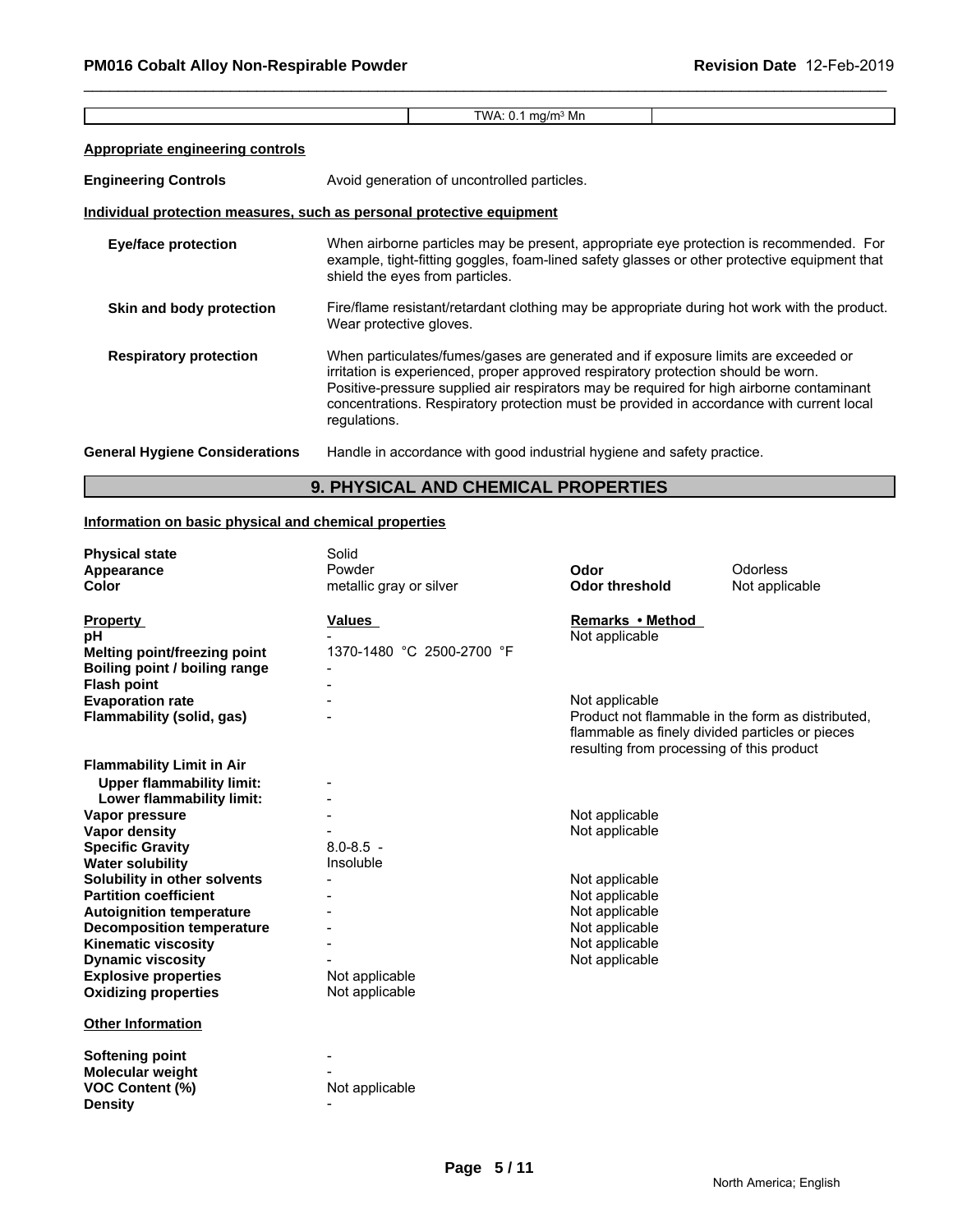#### **Bulk density**

# **10. STABILITY AND REACTIVITY**

# **Reactivity**

Not applicable

#### **Chemical stability**

Stable under normal conditions.

#### **Possibility of Hazardous Reactions**

None under normal processing.

#### Hazardous polymerization Hazardous polymerization does not occur.

#### **Conditions to avoid**

Dust formation and dust accumulation.

#### **Incompatible materials**

Dissolves in hydrofluoric acid. Ignites in the presence of fluorine. When heated above 200°C, reacts exothermically with the following: Chlorine, bromine, halocarbons, carbon tetrachloride, carbon tetrafluoride, and freon.

# **Hazardous Decomposition Products**

When product is subjected to welding, burning, melting, sawing, brazing, grinding, buffing, polishing, or other similar heat-generating processes, the following potentially hazardous airborne particles and/or fumes may be generated:. Titanium dioxide an IARC Group 2B carcinogen. Hexavalent Chromium (Chromium VI) may cause lung, nasal, and/or sinus cancer. Soluble molybdenum compounds such as molybdenum trioxide may cause lung irritation.

## **11. TOXICOLOGICAL INFORMATION**

#### **Information on likely routes of exposure**

#### **Product Information**

| <b>Inhalation</b>   | Cobalt-containing alloys may cause sensitization by inhalation. May cause cancer by<br>inhalation. Causes damage to the respiratory tract through prolonged or repeated exposure<br>if inhaled. |
|---------------------|-------------------------------------------------------------------------------------------------------------------------------------------------------------------------------------------------|
| Eye contact         | Product not classified.                                                                                                                                                                         |
| <b>Skin Contact</b> | May cause sensitization by skin contact.                                                                                                                                                        |
| Ingestion           | Harmful if swallowed.                                                                                                                                                                           |

| <b>Chemical Name</b>             | Oral LD50           | Dermal LD50              | <b>Inhalation LC50</b> |
|----------------------------------|---------------------|--------------------------|------------------------|
| Cobalt<br>7440-48-4              | 550 mg/kg bw        | >2000 mg/kg bw           | $< 0.05$ mg/L          |
| Niobium (Columbium)<br>7440-03-1 | $> 10,000$ mg/kg bw | > 2000 mg/kg bw          |                        |
| Nickel<br>7440-02-0              | > 9000 mg/kg bw     |                          | $> 10.2$ mg/L          |
| Chromium<br>7440-47-3            | > 3400 mg/kg bw     |                          | $> 5.41$ mg/L          |
| lTantalum.<br>7440-25-7          | > 2000 mg/kg bw     | > 2000 mg/kg bw          | $> 5.18$ mg/L          |
| <b>Zirconium</b><br>7440-67-7    | > 5000 mg/kg bw     | $\overline{\phantom{0}}$ | $>4.3$ mg/L            |
| llron<br>7439-89-6               | 98,600 mg/kg bw     |                          | $> 0.25$ mg/L          |
| Tungsten<br>7440-33-7            | > 2000 mg/kg bw     | $> 2000$ mg/kg bw        | $> 5.4$ mg/L           |
| Titanium<br>7440-32-6            | $> 5000$ mg/kg bw   |                          |                        |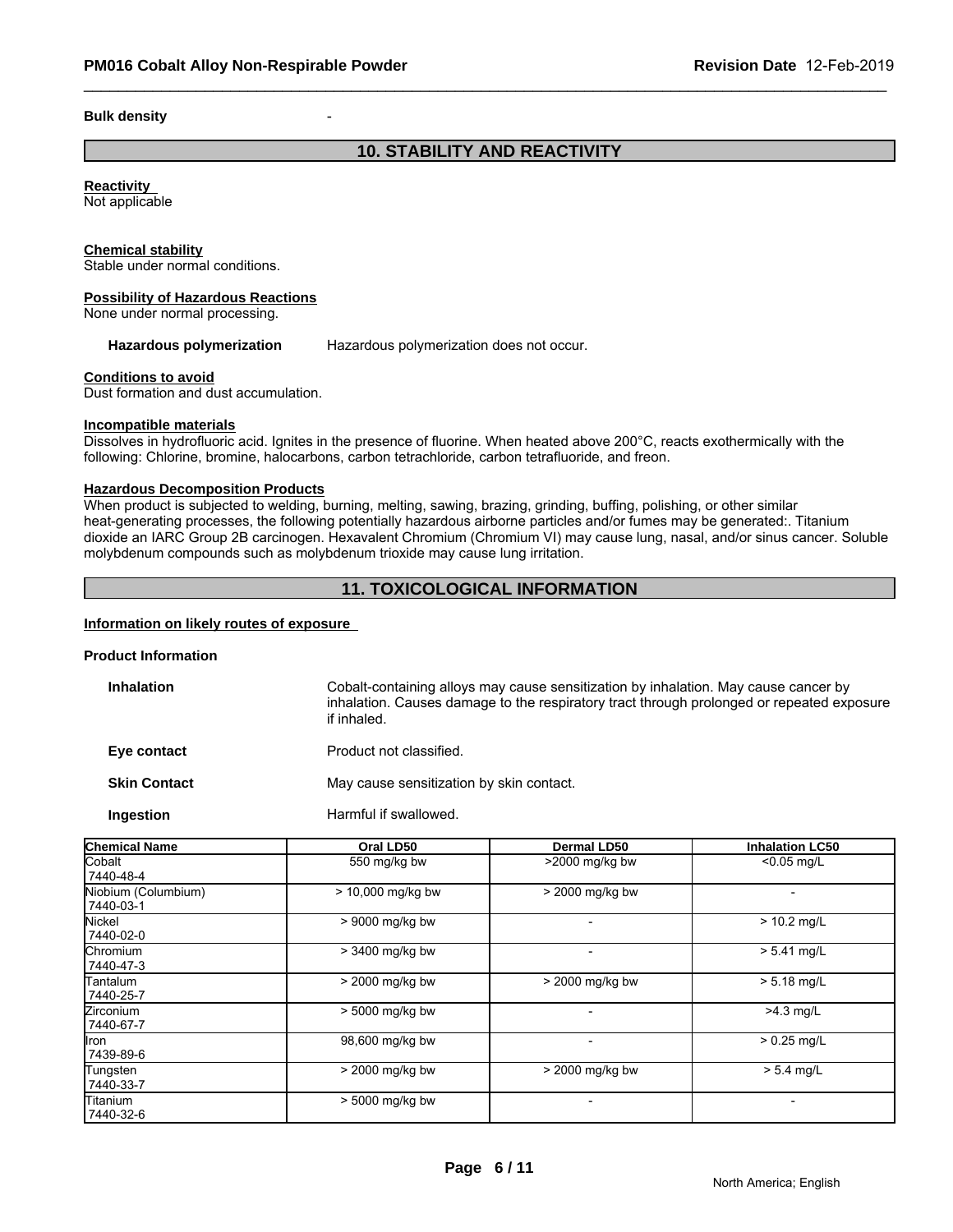| Molybdenum<br>  7439-98-7 | > 2000 mg/kg bw   | $>$ 2000 mg/kg bw | $> 5.10$ mg/L |
|---------------------------|-------------------|-------------------|---------------|
| Boron<br>7440-42-8        | > 2000 mg/kg bw   |                   | $> 5.08$ mg/L |
| Aluminum<br>7429-90-5     | 15,900 mg/kg bw   |                   | $> 1$ mg/L    |
| Silicon<br>7440-21-3      | $> 5000$ mg/kg bw | $> 5000$ mg/kg bw | $> 2.08$ mg/L |
| Manganese<br>  7439-96-5  | >2000 mg/kg bw    |                   | >5.14 mg/L    |

#### **Information on toxicological effects**

**Symptoms** May cause sensitization by skin contact. May cause allergy or asthma symptoms or breathing difficulties if inhaled. May cause acute gastrointestinal effects if swallowed.

#### **Delayed and immediate effects as well as chronic effects from short and long-term exposure**

| <b>Acute toxicity</b>             | Harmful if swallowed. Cobalt-containing powders may be fatal if inhaled.                  |
|-----------------------------------|-------------------------------------------------------------------------------------------|
| <b>Skin corrosion/irritation</b>  | Product not classified.                                                                   |
| Serious eye damage/eye irritation | Product not classified.                                                                   |
| <b>Sensitization</b>              | May cause sensitization by skin contact. Cobalt-containing alloys may cause sensitization |
|                                   | by inhalation.                                                                            |
| Germ cell mutagenicity            | Product not classified.                                                                   |
| Carcinogenicity                   | May cause cancer by inhalation.                                                           |

| <b>Chemical Name</b> | <b>ACGIH</b> | <b>IARC</b> | <b>NTP</b>             | <b>OSHA</b> |
|----------------------|--------------|-------------|------------------------|-------------|
| Cobalt               | A3           | Group 2A    | Known                  | ↗           |
| 7440-48-4            |              | Group 2B    |                        |             |
| Nickel               |              | Group 1     | Known                  | $\lambda$   |
| 7440-02-0            |              | Group 2B    | Reasonably Anticipated |             |
| Chromium             |              | Group 3     |                        |             |
| 7440-47-3            |              |             |                        |             |

**STOT - single exposure<br>STOT - repeated exposure** 

**Reproductive toxicity example 3 Reproductive toxicity** Possible risk of impaired fertility.<br>**STOT - single exposure** Product not classified. **STOT - repeated exposure** Causes disorder and damage to the: Respiratory System.<br>**Aspiration hazard** Product not classified. **Product not classified.** 

## **12. ECOLOGICAL INFORMATION**

#### **Ecotoxicity**

| <b>STOT Tepedica exposure</b><br><b>Aspiration hazard</b> | Product not classified.                                                                                                               | Causes alsolaer and damage to the ricophatory oystem.                                                                                             |                                                                                  |                                                                                                                                                                                             |
|-----------------------------------------------------------|---------------------------------------------------------------------------------------------------------------------------------------|---------------------------------------------------------------------------------------------------------------------------------------------------|----------------------------------------------------------------------------------|---------------------------------------------------------------------------------------------------------------------------------------------------------------------------------------------|
|                                                           |                                                                                                                                       | <b>12. ECOLOGICAL INFORMATION</b>                                                                                                                 |                                                                                  |                                                                                                                                                                                             |
|                                                           | This product contains a chemical which, although not listed, meets the IMDG criteria for being a marine pollutant.                    |                                                                                                                                                   |                                                                                  |                                                                                                                                                                                             |
| <b>Ecotoxicity</b>                                        |                                                                                                                                       |                                                                                                                                                   |                                                                                  |                                                                                                                                                                                             |
|                                                           | This product as shipped is classified for aquatic chronic toxicity. This product as shipped is classified for aquatic acute toxicity. |                                                                                                                                                   |                                                                                  |                                                                                                                                                                                             |
| <b>Chemical Name</b>                                      | Algae/aquatic plants                                                                                                                  | <b>Fish</b>                                                                                                                                       | <b>Toxicity to</b><br>microorganisms                                             | <b>Crustacea</b>                                                                                                                                                                            |
| Cobalt<br>7440-48-4                                       | The 72 h EC50 of cobalt<br>dichloride to<br>Pseudokirchneriella<br>subcapitata was 144 ug of<br>Co/L.                                 | The 96h LC50 of cobalt<br>dichloride ranged from 1.5<br>mg Co/L for Oncorhynchus<br>mykiss to 85 mg Co/L for<br>Danio rerio.                      | The 3 h EC50 of cobalt<br>dichloride for activated<br>sludge was 120 mg of Co/L. | The 48 h LC50 of cobalt<br>dichloride ranged from 0.61<br>mg Co/L for Ceriodaphnia<br>dubia tested in soft.<br>DOM-free water to >1800mg<br>Co/L for Tubifex tubifex in<br>very hard water. |
| Niobium (Columbium)<br>7440-03-1                          |                                                                                                                                       |                                                                                                                                                   |                                                                                  |                                                                                                                                                                                             |
| Nickel<br>7440-02-0                                       | NOEC/EC10 values range<br>from $12.3 \mu g/l$ for<br>to 425 $\mu$ g/l for<br>Pseudokirchneriella<br>subcapitata.                      | The 96h LC50s values range<br>from 0.4 mg Ni/L for<br>Scenedesmus accuminatus   Pimephales promelas to 320  <br>mg Ni/L for Brachydanio<br>rerio. | The 30 min EC50 of nickel<br>for activated sludge was 33<br>mg Ni/L.             | The 48h LC50s values range<br>from 0.013 mg Ni/L for<br>Ceriodaphnia dubia to 4970<br>mg Ni/L for Daphnia magna.                                                                            |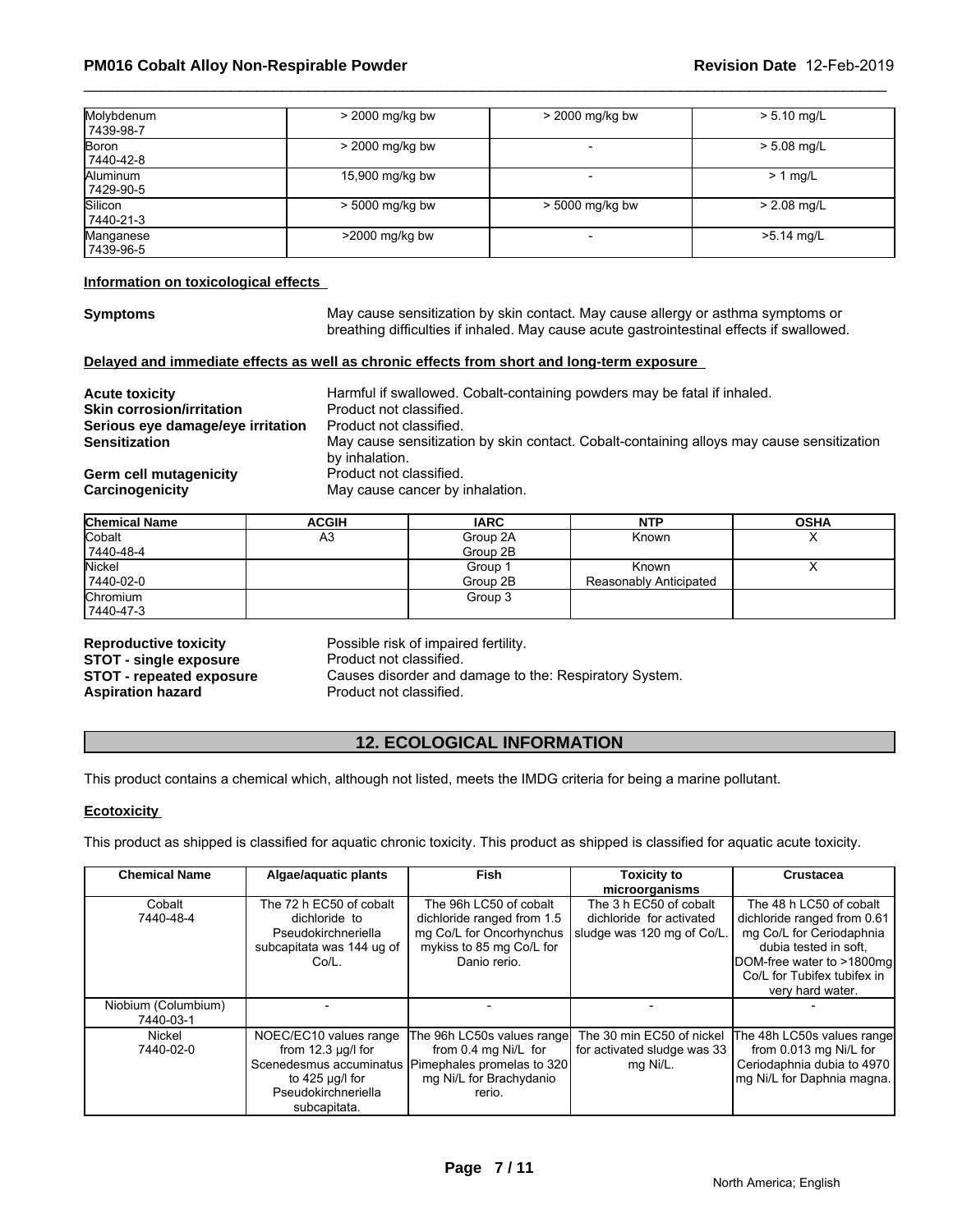| Chromium<br>7440-47-3     |                                                                                                                                                                                                                    |                                                                                                                                                                                                                     |                                                                                                |                                                                                                                                                                                                    |
|---------------------------|--------------------------------------------------------------------------------------------------------------------------------------------------------------------------------------------------------------------|---------------------------------------------------------------------------------------------------------------------------------------------------------------------------------------------------------------------|------------------------------------------------------------------------------------------------|----------------------------------------------------------------------------------------------------------------------------------------------------------------------------------------------------|
| Tantalum<br>7440-25-7     |                                                                                                                                                                                                                    |                                                                                                                                                                                                                     |                                                                                                |                                                                                                                                                                                                    |
| Zirconium<br>7440-67-7    | The 14 d NOEC of zirconium<br>dichloride oxide to Chlorella<br>vulgaris was greater than<br>102.5 mg of Zr/L.                                                                                                      | The 96 h LL50 of zirconium<br>to Danio rerio was greater<br>than 74.03 mg/L.                                                                                                                                        |                                                                                                | The 48 h EC50 of zirconium<br>dioxide to Daphnia magna<br>was greater than 74.03 mg<br>of Zr/L.                                                                                                    |
| Iron<br>7439-89-6         |                                                                                                                                                                                                                    | The 96 h LC50 of 50% iron<br>oxide black in water to Danio<br>rerio was greater than<br>10,000 mg/L.                                                                                                                | The 3 h EC50 of iron oxide<br>for activated sludge was<br>greater than 10,000 mg/L.            | The 48 h EC50 of iron oxide<br>to Daphnia magna was<br>greater than 100 mg/L.                                                                                                                      |
| Tungsten<br>7440-33-7     | The 72 h EC50 of sodium<br>tungstate to<br>Pseudokirchnerella<br>subcapitata was 31.0 mg of<br>W/L.                                                                                                                | The 96 h LC50 of sodium<br>tungstate to Danio rerio was<br>greater than 106 mg of W/L                                                                                                                               | The 30 min EC50 of sodium<br>tungstate for activated<br>sludge were greater than<br>1000 mg/L. | The 48 h EC50 of sodium<br>tungstate to Daphnia magna<br>was greater than 96 mg of<br>W/L.                                                                                                         |
| Titanium<br>7440-32-6     | The 72 h EC50 of titanium<br>dioxide to<br>Pseudokirchnerella<br>subcapitata was 61 mg of<br>TiO <sub>2</sub> /L.                                                                                                  | The 96 h LC50 of titanium<br>dioxide to Cyprinodon<br>variegatus was greater than<br>10,000 mg of TiO2/L.<br>The 96 h LC50 of titanium<br>dioxide to Pimephales<br>promelas was greater than<br>1,000 mg of TiO2/L. | The 3 h EC50 of titanium<br>dioxide for activated sludge<br>were greater than 1000<br>$mg/L$ . | The 48 h EC50 of titanium<br>dioxide to Daphnia Magna<br>was greater than 1000 mg of<br><b>TiO2/L.</b>                                                                                             |
| Molybdenum<br>7439-98-7   | The 72 h EC50 of sodium<br>molybdate dihydrate to<br>Pseudokirchneriella<br>subcapitata was 362.9 mg of<br>Mo/L.                                                                                                   | The 96 h LC50 of sodium<br>molybdate dihydrate to<br>Pimephales promelas was<br>644.2 mg/L                                                                                                                          | The 3 h EC50 of<br>molybdenum trioxide for<br>activated sludge was 820<br>mg/L.                | The 48 h LC50 of sodium<br>molybdate dihydrate to<br>Ceriodaphnia dubia was<br>1,015 mg/L.<br>The 48 h LC50 of sodium<br>molybdate dihydrate to<br>Daphnia magna was greater<br>than 1,727.8 mg/L. |
| <b>Boron</b><br>7440-42-8 | The 72-h EC50 value for<br>reduction of biomass of<br>Pseudokirchneriella<br>subcapitata exposed to Boric<br>acid at pH 7.5 to 8.3 was<br>40.2 mg/L.                                                               | The 96-hr LC50 for<br>Pimephales promelas<br>exposed to Boric acid<br>(82%)/borax (18%) mixture<br>was 79.7 mg/L with water<br>hardness of 91 mg/L and<br>water pH of 8.0.                                          | The 3 h NOEC of boric acid<br>for activated sludge ranged<br>from 17.5 to 20 mg/L.             | The 48-hr LC50 for<br>Ceriodaphnia dubia exposed<br>to Boric acid/borax mixture<br>ranged from 91 to 165 mg/L<br>with pH ranging from 6.7 to<br>8.4.                                               |
| Aluminum<br>7429-90-5     | The 96-h EC50 values for<br>reduction of biomass of<br>Pseudokirchneriella<br>subcapitata in AAP-Medium<br>at pH 6, 7, and 8 were<br>estimated as 20.1, 5.4, and<br>150.6 µg/L, respectively, for<br>dissolved Al. | The 96 h LC50 of aluminum<br>to Oncorhynchus mykiss<br>was 7.4 mg of Al/L at pH 6.5<br>and 14.6 mg of Al/L at pH<br>7.5                                                                                             |                                                                                                | The 48-hr LC50 for<br>Ceriodaphnia dubia exposed<br>to Aluminium chloride<br>increased from 0.72 to<br>greater than 99.6 mg/L with<br>water hardness increasing<br>from 25 to 200 mg/L.            |
| Silicon<br>7440-21-3      | The 72 h EC50 of sodium<br>metasilicate pentahydrate to<br>Pseudokirchnerella<br>subcapitata was greater than<br>250 mg/L.                                                                                         |                                                                                                                                                                                                                     |                                                                                                |                                                                                                                                                                                                    |
| Manganese<br>7439-96-5    | The 72 h EC50 of<br>manganese to<br>Desmodesmus subspicatus<br>was 2.8 mg of Mn/L.                                                                                                                                 | The 96 h LC50 of<br>manganese to<br>Oncorhynchus mykiss was<br>greater than 3.6 mg of Mn/L                                                                                                                          | The 3 h EC50 of manganese<br>for activated sludge was<br>greater than 1000 mg/L.               | The 48 h EC50 of<br>manganese to Daphnia<br>magna was greater than 1.6<br>mg/L.                                                                                                                    |

## **Persistence and degradability**

**Bioaccumulation**

.

.

## **Other adverse effects**

# **13. DISPOSAL CONSIDERATIONS**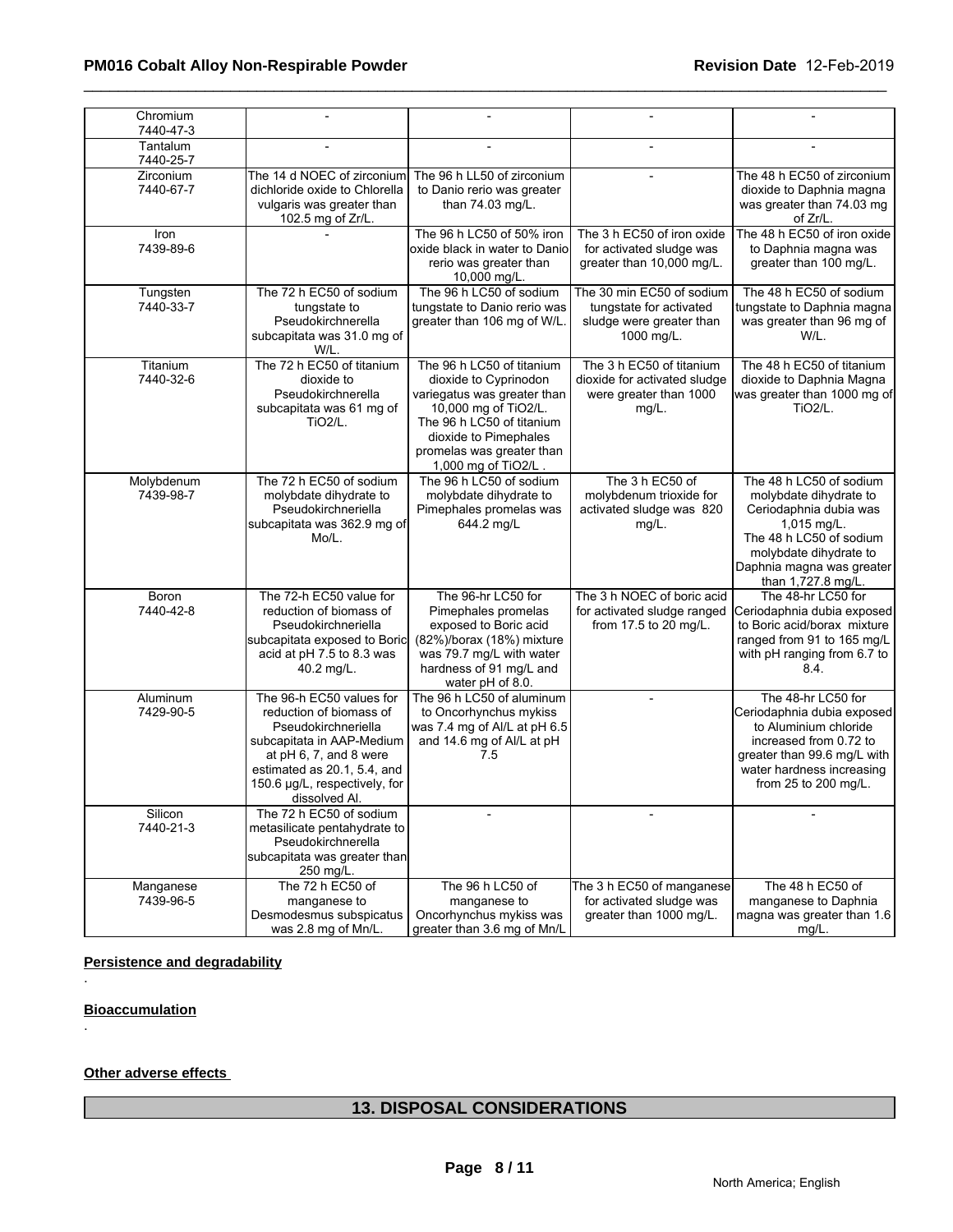#### **Waste treatment methods**

**Disposal of wastes** Disposal should be in accordance with applicable regional, national and local laws and regulations.

**Contaminated packaging** Disposal should be in accordance with applicable regional, national and local laws and regulations.

| <b>Chemical Name</b> | <b>RCRA - D Series Wastes</b> |
|----------------------|-------------------------------|
| Chromium             | 5.0 mg/L regulatory level     |
| 7440-47-3            |                               |

This product contains one or more substances that are listed with the State of California as a hazardous waste.

# **14. TRANSPORT INFORMATION**

| <b>DOT</b>                                       | Regulated                                                                                                                                                                                                                                |
|--------------------------------------------------|------------------------------------------------------------------------------------------------------------------------------------------------------------------------------------------------------------------------------------------|
| UN/ID No.                                        | 3077                                                                                                                                                                                                                                     |
| Proper shipping name                             | Environmentally hazardous substance, solid, n.o.s. (cobalt alloy powder) [include "nickel"<br>and ", RQ" if RQ is exceeded]                                                                                                              |
| <b>Hazard Class</b>                              | 9                                                                                                                                                                                                                                        |
| <b>Packing Group</b>                             | Ш                                                                                                                                                                                                                                        |
| <b>Reportable Quantity (RQ)</b>                  | "(RQ)", if quantity with particles smaller than 100 micrometers (0.004 inches) in an<br>individual package equals or exceeds the reportable quantity (RQ) of 5000 pounds of<br>chromium, 5000 pounds of copper, or 100 pounds of nickel. |
| <b>Special Provisions</b>                        | 8, 146, 335, A112, B54, B120, IB8, IP3, N20, N91, T1, TP33                                                                                                                                                                               |
| <b>Marine pollutant</b>                          | This product contains a chemical which, although not listed, meets the IMDG criteria for<br>being a marine pollutant.                                                                                                                    |
| <b>Emergency Response Guide</b><br><b>Number</b> | Guide No. 171, Except for FIRE follow Guide No. 170                                                                                                                                                                                      |

# **15. REGULATORY INFORMATION**

| <b>International Inventories</b> |                   |
|----------------------------------|-------------------|
| <b>TSCA</b>                      | Complies          |
| <b>DSL/NDSL</b>                  | Complies          |
| <b>EINECS/ELINCS</b>             | Complies          |
| <b>ENCS</b>                      | Complies          |
| <b>IECSC</b>                     | Complies          |
| <b>KECL</b>                      | Complies          |
| <b>PICCS</b>                     | <b>Not Listed</b> |
| <b>AICS</b>                      | Complies          |

 **Legend:** 

 **TSCA** - United States Toxic Substances Control Act Section 8(b) Inventory

 **DSL/NDSL** - Canadian Domestic Substances List/Non-Domestic Substances List

 **EINECS/ELINCS** - European Inventory of Existing Chemical Substances/European List of Notified Chemical Substances

 **ENCS** - Japan Existing and New Chemical Substances

 **IECSC** - China Inventory of Existing Chemical Substances

 **KECL** - Korean Existing and Evaluated Chemical Substances

 **PICCS** - Philippines Inventory of Chemicals and Chemical Substances

 **AICS** - Australian Inventory of Chemical Substances

#### **US Federal Regulations**

#### **SARA 313**

Section 313 of Title III of the Superfund Amendments and Reauthorization Act of 1986 (SARA). This product contains a chemical or chemicals which are subject to the reporting requirements of the Act and Title 40 of the Code of Federal Regulations, Part 372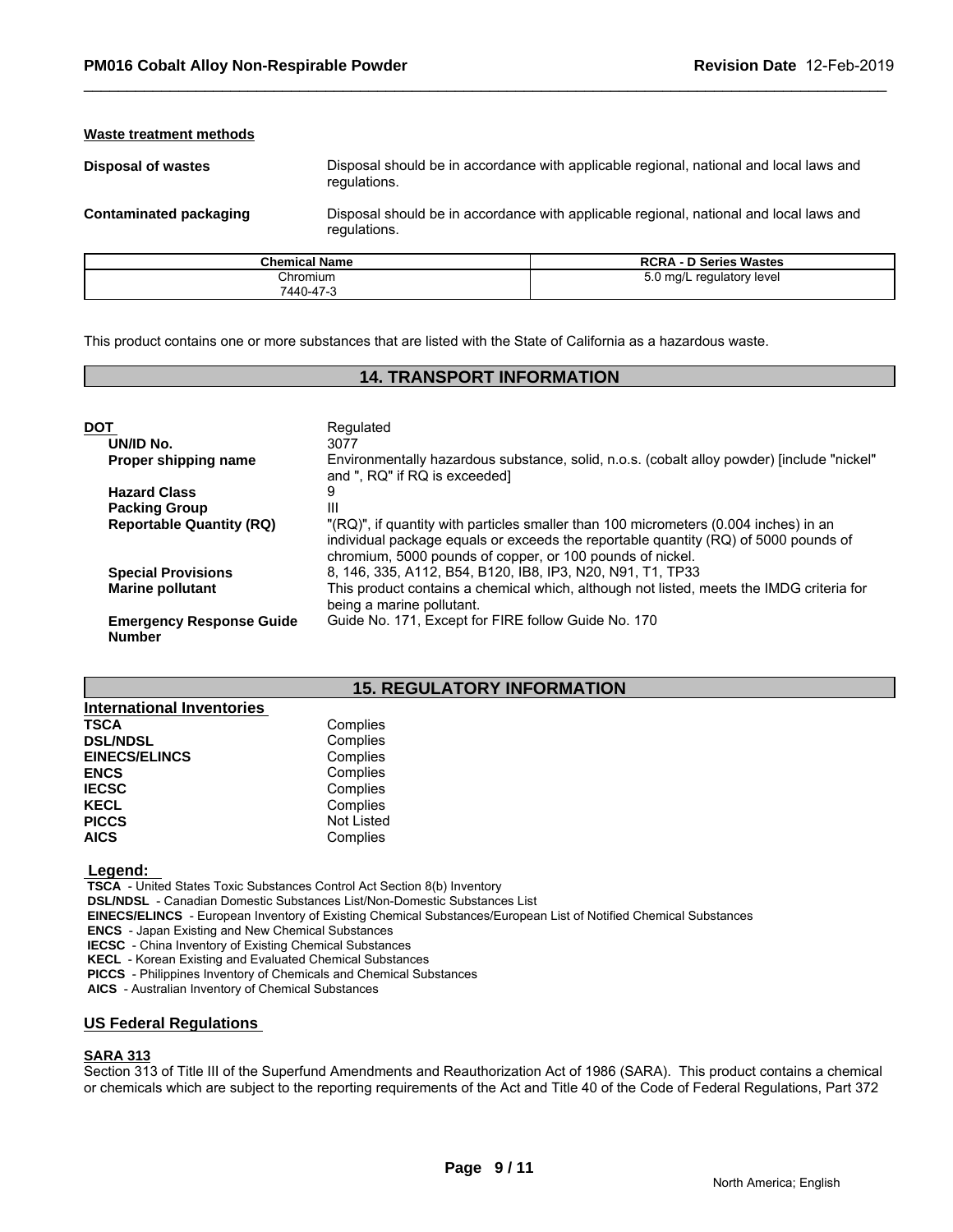| <b>Chemical Name</b>  | CAS No.   | Weight-%   | SARA 313 - Threshold Values % |
|-----------------------|-----------|------------|-------------------------------|
| Cobalt - 7440-48-4    | 7440-48-4 | $50 - 100$ |                               |
| Nickel - 7440-02-0    | 7440-02-0 | 0 - 30     |                               |
| Chromium - 7440-47-3  | 7440-47-3 | 0 - 30     |                               |
| Manganese - 7439-96-5 | 7439-96-5 | ∵ – ل      | .u                            |

#### **SARA 311/312 Hazard Categories**

| Acute health hazard               | Yes |  |
|-----------------------------------|-----|--|
| <b>Chronic Health Hazard</b>      | Yes |  |
| Fire hazard                       | Nο  |  |
| Sudden release of pressure hazard | Nο  |  |
| <b>Reactive Hazard</b>            | No  |  |

#### **CWA (Clean Water Act)**

| Acute health hazard               |                                       | Yes.                          |                                                                                                                              |                                             |
|-----------------------------------|---------------------------------------|-------------------------------|------------------------------------------------------------------------------------------------------------------------------|---------------------------------------------|
| <b>Chronic Health Hazard</b>      |                                       | Yes                           |                                                                                                                              |                                             |
| <b>Fire hazard</b>                |                                       | No.                           |                                                                                                                              |                                             |
| Sudden release of pressure hazard |                                       | No                            |                                                                                                                              |                                             |
| <b>Reactive Hazard</b>            |                                       | No.                           |                                                                                                                              |                                             |
| <b>CWA (Clean Water Act)</b>      |                                       |                               | This product contains the following substances which are regulated pollutants pursuant to the Clean Water Act (40 CFR 122.21 |                                             |
| and 40 CFR 122.42)                |                                       |                               |                                                                                                                              |                                             |
| <b>Chemical Name</b>              | <b>CWA - Reportable</b><br>Quantities | <b>CWA - Toxic Pollutants</b> | <b>CWA - Priority Pollutants</b>                                                                                             | <b>CWA - Hazardous</b><br><b>Substances</b> |
| Nickel                            |                                       | X                             | X                                                                                                                            |                                             |
| 7440-02-0                         |                                       |                               |                                                                                                                              |                                             |
| Chromium<br>7440-47-3             |                                       | x                             | X                                                                                                                            |                                             |

#### **CERCLA**

This material, as supplied, contains one or more substances regulated as a hazardous substance under the Comprehensive Environmental Response Compensation and Liability Act (CERCLA) (40 CFR 302)

| <b>Chemical Name</b>  | <b>Hazardous Substances RQs</b> |
|-----------------------|---------------------------------|
| Nickel<br>7440-02-0   | 100 lb                          |
| Chromium<br>7440-47-3 | 5000 lb                         |

# **US State Regulations**

# **California Proposition 65**

This product contains the Proposition 65 chemicals listed below. Proposition 65 warning label available at ATImetals.com.

| <b>Chemical Name</b>                 | California<br><b>Proposition 65</b> |
|--------------------------------------|-------------------------------------|
| 7440-48-4<br>Cobalt                  | Carcinogen                          |
| .<br>7440-02-0<br>$ \cdot$<br>Nicke' | Carcinoger                          |

## **U.S. State Right-to-Know Regulations**

| <b>Chemical Name</b>    | <b>New Jersey</b> | <b>Massachusetts</b> | Pennsylvania |
|-------------------------|-------------------|----------------------|--------------|
| Cobalt<br>7440-48-4     |                   | х                    | х            |
| Nickel<br>7440-02-0     | X                 | X                    | X            |
| Chromium<br>7440-47-3   | X                 | X                    | X            |
| Tantalum<br>7440-25-7   | X                 | X                    | $\times$     |
| Zirconium<br>7440-67-7  | Χ                 | X                    | X            |
| Tungsten<br>7440-33-7   | X                 | X                    | X            |
| Titanium<br>7440-32-6   | X                 |                      |              |
| Molybdenum<br>7439-98-7 | X                 | X                    | X            |
| Aluminum<br>7429-90-5   | $\times$          | X                    | X            |
| Silicon                 | X                 | X                    | X            |